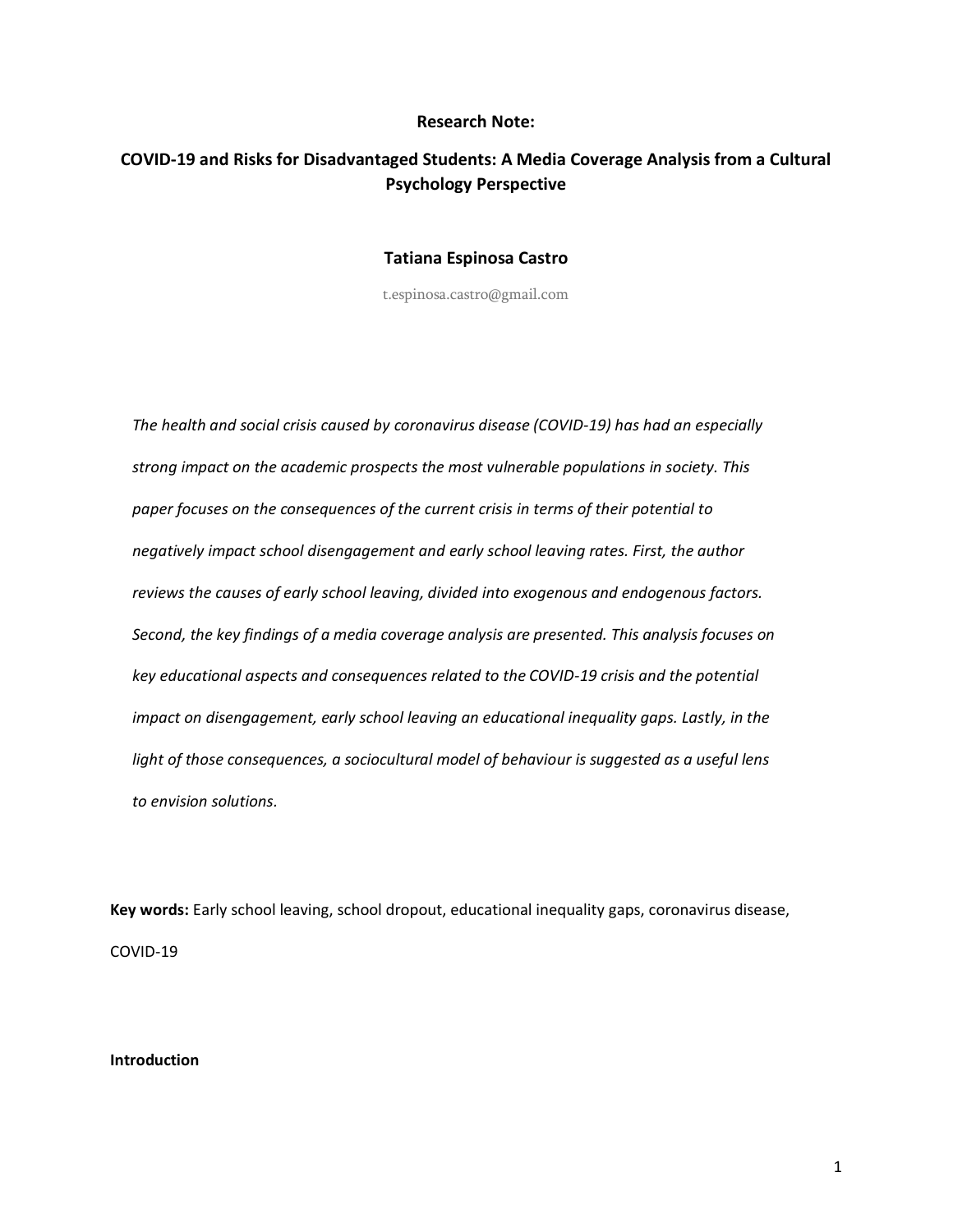The recent global public health and social crisis caused by coronavirus disease (COVID-19) has had an enormous impact globally, including on the educational domain. Due to the closure of education facilities, billions of children and students had to continue their studies from home (United Nations Children's Fund, 2020). This produced many challenges, though these challenges differed depending on the societal context. In Europe, countries such as Spain and Italy, two of the most affected countries, were confronted with far-reaching consequences for their students. Prior to the current crisis both countries had already struggled with problems such as early school leaving (ESL)<sup>1</sup> and inequality gaps regarding access to education (European Statistical Office, 2019). Though the numbers are still unclear, the potential to boost ESL numbers is significant. As Álvaro Ferrer (Advocacy Advisor of Education for Save the Children – Spain) has stated: "The health crisis can turn into an educational crisis" (cited in Chiappe, 2020).

The present article focuses on media coverage of key educational aspects and consequences related to the COVID-19 crisis, especially its potential impact on ESL and educational inequality gaps. First, I briefly review ESL determinants, followed by examining key aspects of recent media coverage. In addition to outlining the aforementioned, I use a cultural-psychological lens to reflect on the potential consequences of the COVID-19 crisis for the most underserved communities across Europa, as well as possible tools to address the crisis.

#### **Early School Leaving (ESL) Determinants**

One can categorize ESL determinants in terms of *endogenous* factors and *exogenous* factors (Romero-Sánchez & Hernández-Pedreño, 2019, p. 268). *Endogenous* factors directly relate to the student (i.e. internal causes) and are related to demographics, attitudes and behaviours. These can be subdivided into personal and relational aspects. Personal aspects relate to the individual (e.g. capacities, motivation,

<sup>&</sup>lt;sup>1</sup> ESL is defined as the action of leaving "education and training before completing upper secondary education or equivalents in vocational education and training" (European Commission, 2011).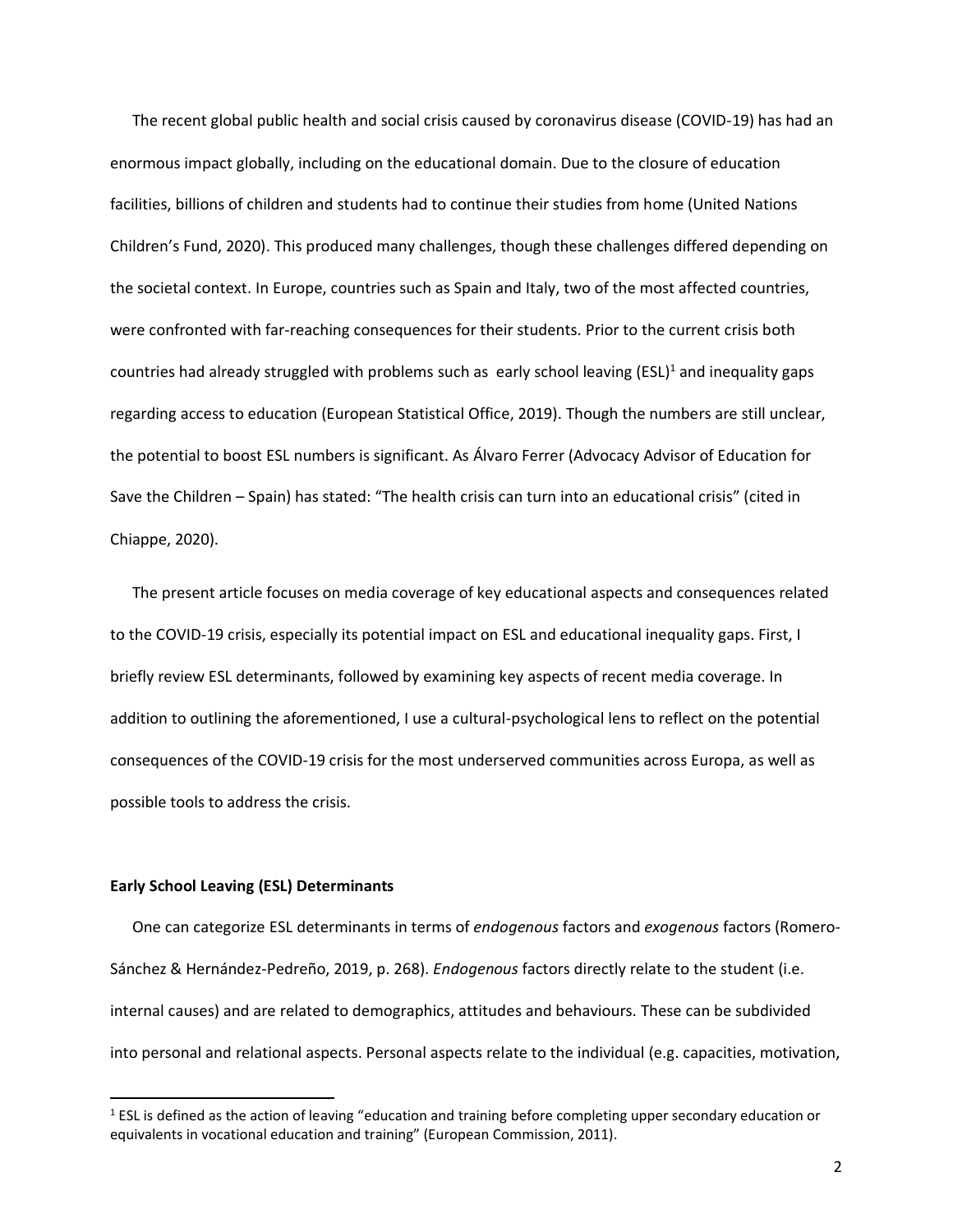aspirations and personal effort). The relational dimension refers to a student's support networks (e.g. family and peer support and influence)

*Exogenous* factors, according to Romero-Sánchez & Hernandez-Pedreño (idib) relate to external influences and do not depend on individual characteristics or his/her relations. Exogenous factors can be subdivided into structural and institutional aspects. The former refer to sociocultural aspects such as political and economic conditions and access to the job market. The latter refer to aspects such as the educational system, educational institutions, and educational policies. Included would also be teacher attitudes, expectations and attributions.

These categorizations will help frame the findings of my empirical study and provide a tool to explore possible intervention possibilities.

## **Coronavirus health and social crisis: the consequences on education**

In general, ESL and social disadvantage have been strongly linked. Sometimes ESL being a cause of, or an indicator of, disadvantaged conditions for the most undeserved communities (Vallejo & Dooly, 2013). Such communities tend to experience systemic exclusion at different levels: for instance economic, access to the labour market, health, and housing (see e.g. Hernández-Pedreño, 2010). Similarly, there are indications that these communities are being disproportionately impacted by the coronavirus health and social crisis (Lee & Morling, 2020). In addition to having more limited access to health provision, educational access has also been impacted (Moya et al., 2020). There are initial indications that the closure of schools across Europe and elsewhere has exacerbated already existing educational inequities. While some students have managed to continue part of their studies at home through on-line learning, receiving sufficient support and resources from teachers, schools and educational authorities, wide spectrum of educational contexts in Europe and elsewhere. In general, it can be stated that the already most underserved communities, often with limited social capital, have received (sometimes far) less support and fewer materials (Johns Hopkins Medicine, 2020). Despite the efforts to provide families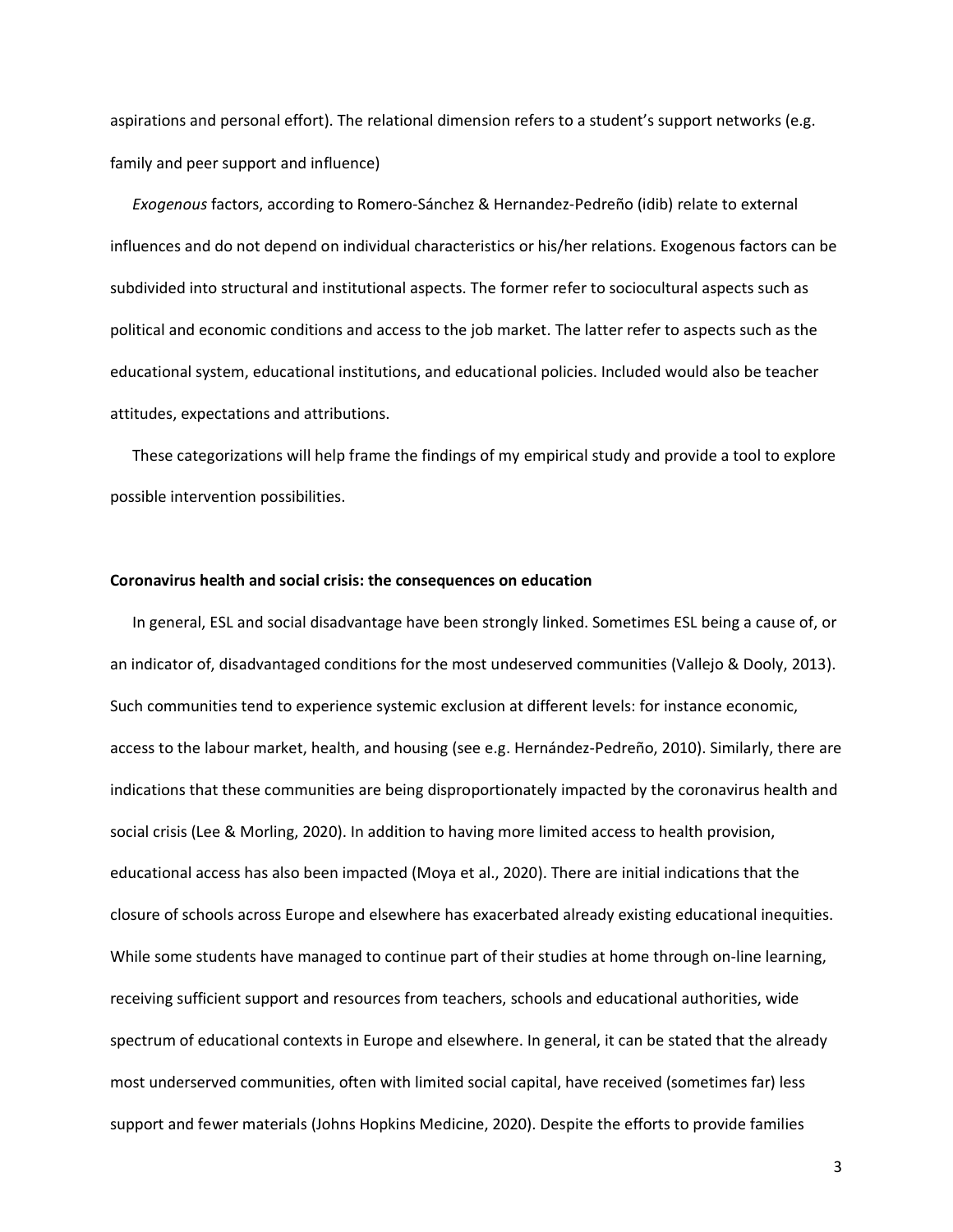from the most undeserved communities with resources to continue the education of their children (Save the Children, 2020), such families find it more difficult to engage and continue with online learning (Torres-Menárguez, 2020). Efforts across Europe to reduce ESL rates and mitigate inequality gaps continue (European Commission)<sup>2</sup>, but the ongoing crisis and its aftermath can significantly derail European ESL targets and efforts to address educational inequalities<sup>3</sup>. Given the novelty of the COVID-19 crisis, and its ongoing nature, there is limited scientific evidence relating to educational processes and outcomes. The present analysis therefore explores, through media coverage (i.e. newspapers, blog articles, interview reports, etc.), some of the evidence and narratives recently emerging, especially as these relate to the intersection of the COVID-19 crisis, educational opportunity and underserved communities.

## **The analysis**

During the period April 2020 to July 2020 the author followed the media in multiple languages<sup>4</sup>. Much of the content related to Spain, Italy and France (due to the major impact that COVID-19 has had there), while some media information was more general in character, referring to international findings and analysis from NGO's and IGO's. The material was obtained through an extensive Google search throughout the research period, using key words related to COVID-19, and also educational disadvantage. This process led to a large pool of articles that in some way discussed the impact of COVID-19 on education. A selection was made of twenty-six media-related articles, including online newspapers, blogs of opinion, reports and articles from NGOs and IGOs and interview reports that went beyond more simplistic statements and commentary.

<sup>2</sup> <https://ec.europa.eu/education/policies/school/early-school-leaving>

<sup>&</sup>lt;sup>3</sup> the Europe 2020 strategy target is to reduce ESL rate to below 10% - European Semester Thematic Factsheet [\(https://ec.europa.eu/info/sites/info/files/european-semester\\_thematic-factsheet\\_early-school-leavers\\_en\\_0.pdf\)](https://ec.europa.eu/info/sites/info/files/european-semester_thematic-factsheet_early-school-leavers_en_0.pdf) <sup>4</sup> English, Italian, Spanish and French.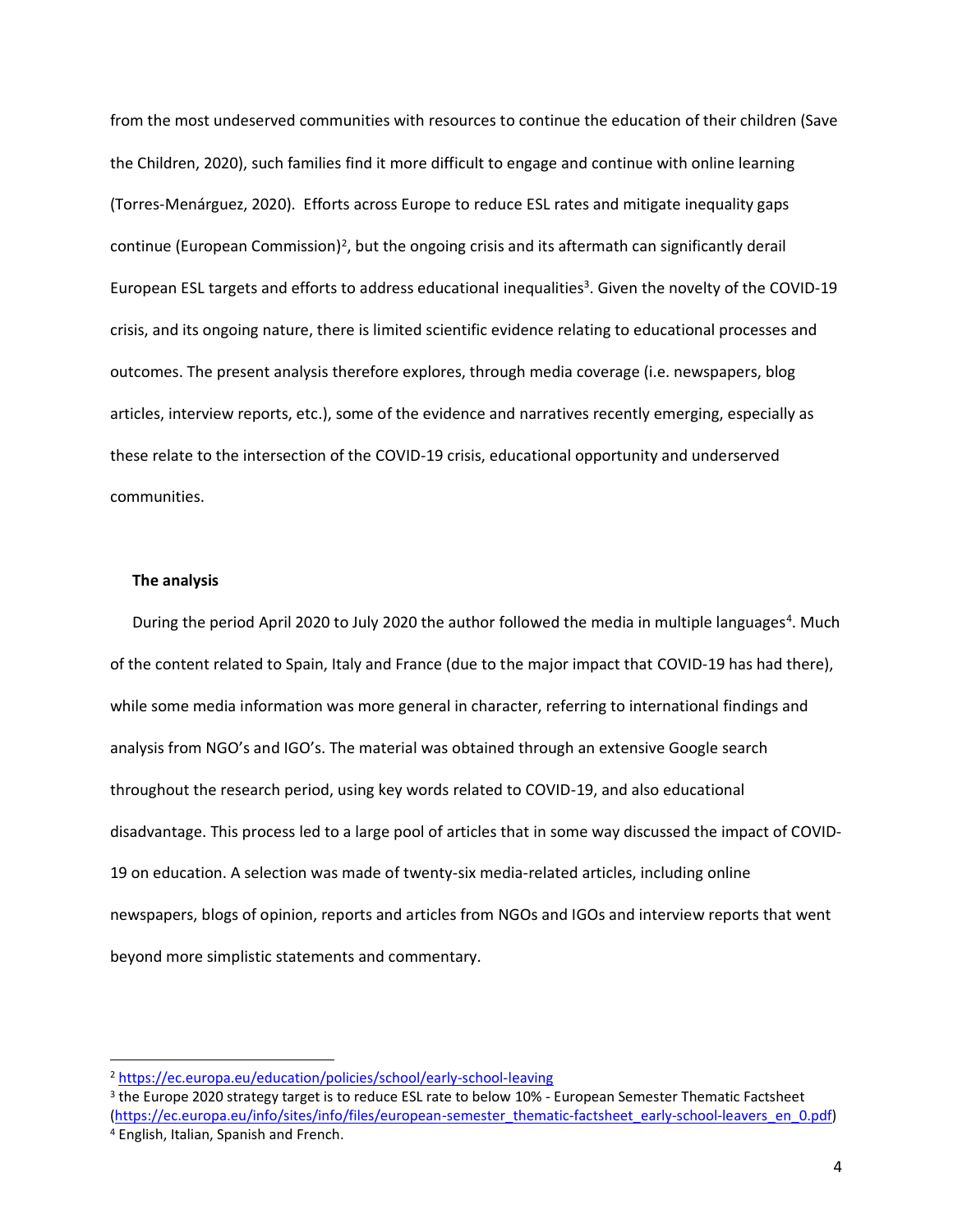# **Findings: Impact of COVID-19 on the educational prospect**

The analysis of the media sample revealed the following key aspects of the consequences of COVID-19 on the educational realm:

## *Discontinued Education*

One of the first measures to be taken to stop the spreading of the virus was the closing of schools <sup>5</sup>. Media reports mentioned claims by authorities and schools that they intended to have school students continue their education from home, but noted that the evidence indicated that this was, for the most part, slow to develop. These reports mentioned that students across Europe (and elsewhere) were not being provided with the same quality and amount of education they would have received through inperson classes. The slowing of the pace and amount (and in some cases a complete interruption) of learning was deemed to have important repercussions not only for the short term but also for the medium and long-term. It was also pointed out that that it was the most disadvantaged students who were most at risk to be impacted (Torres-Menárguez, 2020). A key reason mentioned was that they had less opportunities to offset learning challenges through non-school related means. This included, for instance, less access to private teachers and tutors, challenges in meeting the needs of special education children, poorer connectivity, home environments that are less conducive to studying (smaller and less quiet spaces), as well as poorer literacy skills among parents, which can make it more difficult to follow school assignments remotely <sup>6</sup>.

One long term long-term consequence mentioned was the anticipated limitation of social mobility and exacerbation of inequality gaps due to the circumstance that students were receiving less

<sup>&</sup>lt;sup>5</sup> In France it was announced that schools would close the 16<sup>th</sup> of March, partially reopening on May 11<sup>th</sup> and opening with limitations on the 22<sup>nd</sup> of June. In Italy schools closed on 5<sup>th</sup> of March and expected to open on the  $14<sup>th</sup>$  of September 2020; In Spain schools closed the  $12<sup>th</sup>$  of March, partially reopened the  $8<sup>th</sup>$  of June and expected to open in September 2020. Any significant second wave would postpone reopening.

<sup>6</sup> <https://en.unesco.org/covid19/educationresponse/consequences>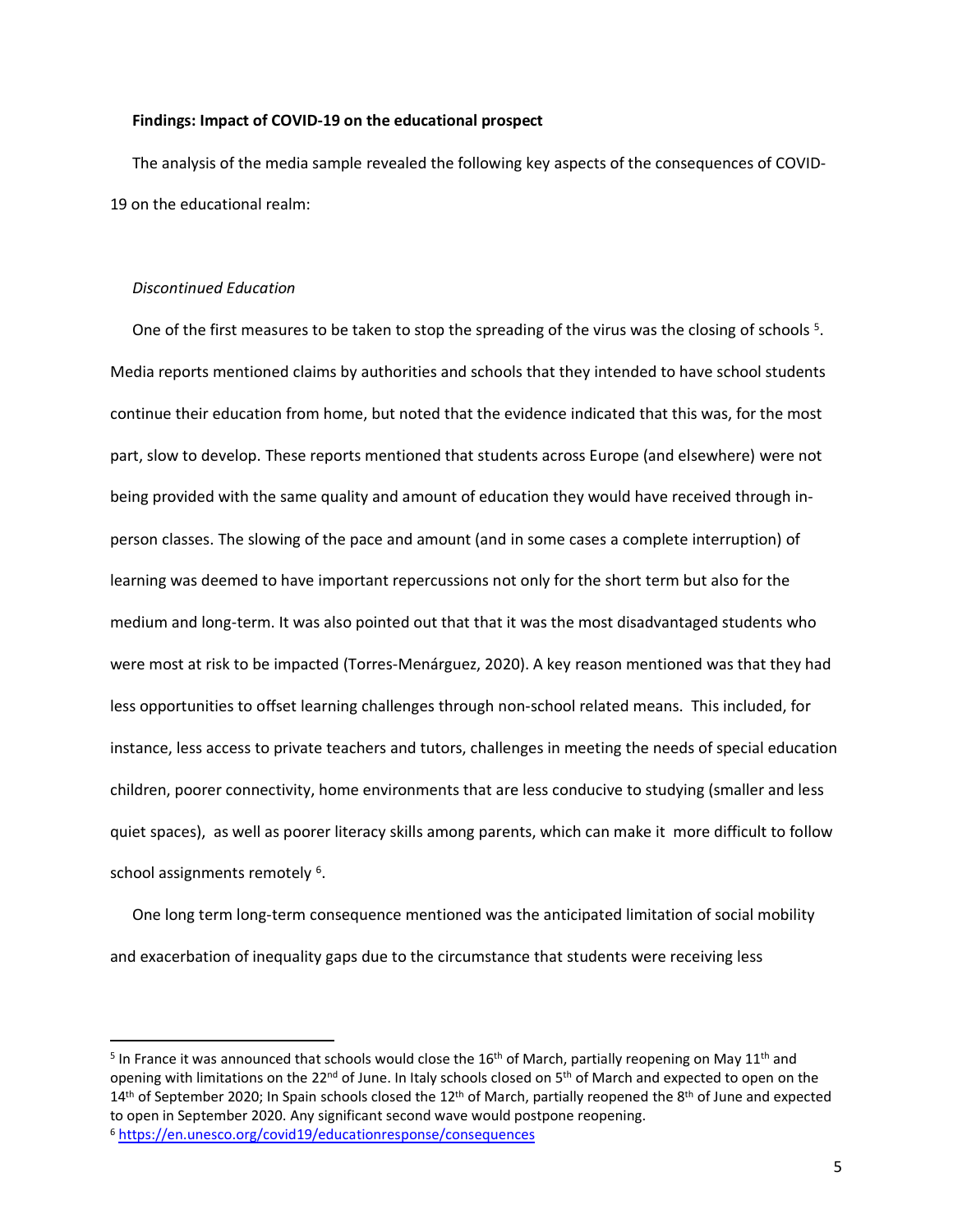knowledge that could help them take advantage of future opportunities (e.g. access to higher education and the labor market). For instance, the Organización de Estados Iberoamericanos para la Educación, la Ciencia y la Cultura (OEI)<sup>7</sup> pointed to the risk of lower salaries among today's students when they reach the age of 30 or 40. In brief, there was a recognition that interrupted education would increase the achievement gap between students from disadvantaged and more advantaged families.

# *Unprepared parents and the digital divide*

The closing of schools has required parents to collaborate more closely with teachers and assist their children at home with learning. This is not an easy task for many parents. Early reports noted that for the most disadvantaged families, parents already had less developed relations (before the pandemic) with the school and often lacked the educational capital to aid their children with school work (UNESCO)<sup>8</sup>. They also had less access to digital resources. Existing educational inequities were thus being exacerbated by uneven access to resources such as laptops, internet and general knowledge regarding the use of such resources. The digital divide, already a cause for concern, together with limited knowledge of specific subject areas, and in some cases a lack of language proficiency (a reality for some migrant families) was identified as a serious challenge (Ferraglioni, 2020). Several media reports noted that families with more than one child attending school were further challenged because they needed to facilitate the learning of multiple children in often cramped spaces. This situation, it was reported, negatively impacted the productivity of the parents, causing additional stress and the risk of developing mental health issues (Doepke & Zilibotti, 2020). Already unsafe family environments became more unsafe (schools are the safest place to be for some children). It was mentioned that family dynamics also had an impact. Those families more accustomed to spending their free time watching television and less accustomed to organizing interactive and cognitively stimulating activities found it more difficult,

<sup>7</sup> <https://www.oei.es/Educacion/Noticia/oei-analiza-como-afectara-el-cierre-colegios-coronavirus>

<sup>8</sup> <https://en.unesco.org/covid19/educationresponse/consequences>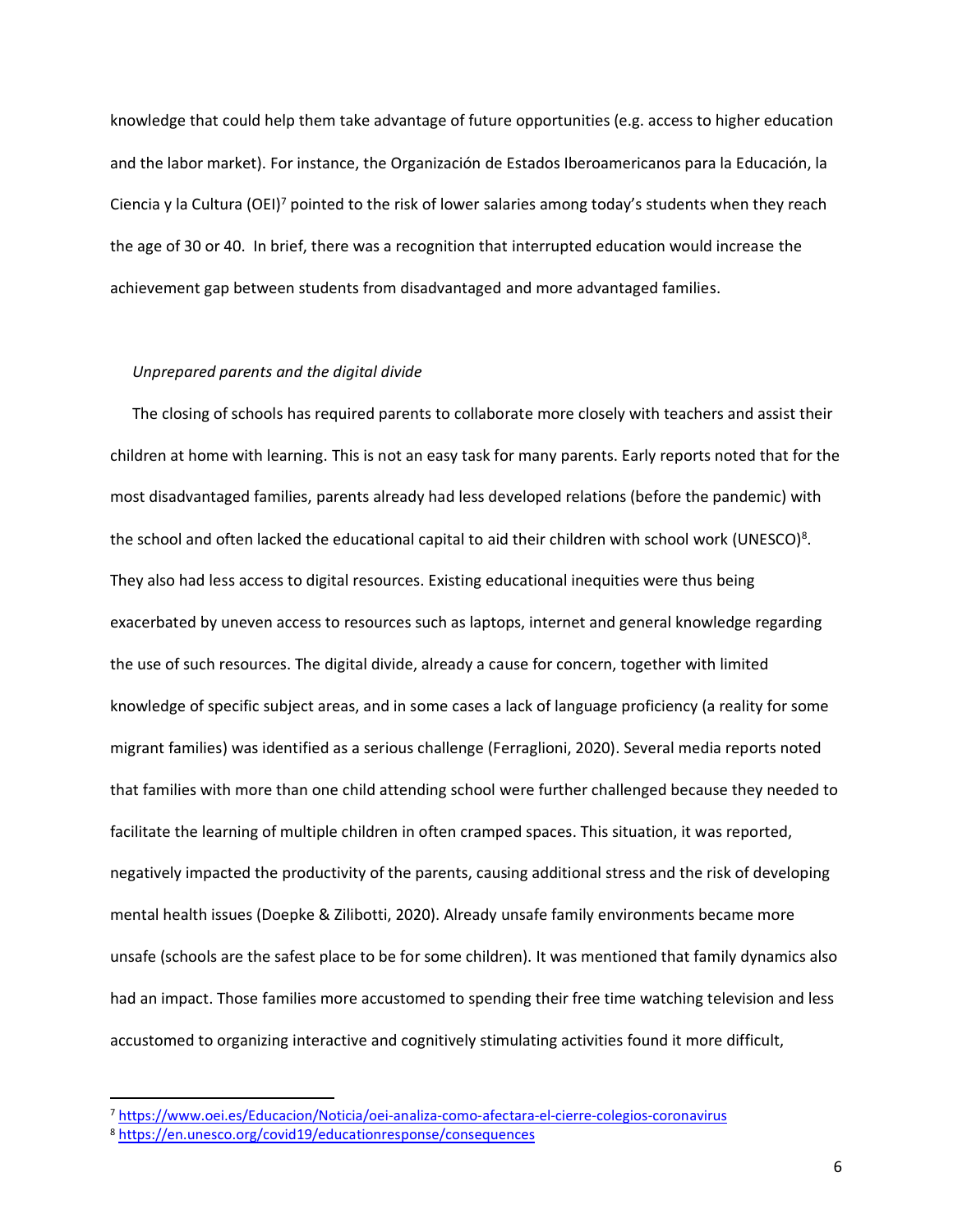according to these reports, to engage with remote academic activities. Those families that spent more time engaging their children in activities such as reading books and on-line learning (e.g. for school projects), found home schooling somewhat less challenging (Torres-Menárguez, 2020)

#### *Teachers under pressure*

Media reports noted that since the current crisis unfolded rapidly, as did the measures that needed to be taken, schools needed to change their routines almost immediately, and in unprecedented ways. Without few or none reopening dates in sight, teachers were confronted with many challenges. The existing syllabi and teaching approaches needed to be adapted very quickly and without sufficient experience or support in order to completely move to a distance learning approach. Additionally, some teachers also had a role beyond just teaching the subject matter. These teachers were involved in supporting students and their families who needed extra (learning material and socio-emotional related) attention. This suddenly had to be done remotely in situations where there was often a lack of digital and technological material resources and knowledge. Media reports noted how teachers had to dedicate extra time instructing families how to support their children's learning, while some teachers had their own children at home. In many underserved communities and schools, teacher preparation was less developed and there were limited material resources. This meant, according to the media reports, that these schools and teachers lacked key resources (training, preparation, availability of digital platforms, etc.) to embrace a distance learning approach.

# *Growth of the ongoing segregation of people with special educational needs*

The media also reported on the impact of COVID-19 for children with special education needs (European Centre for the Development of Vocational Training, 2020). Many school students and families that depend on special programs and need extra attention can only receive those on school premises. This was becoming almost impossible according to these reports. Since parents (ad the schools) did not have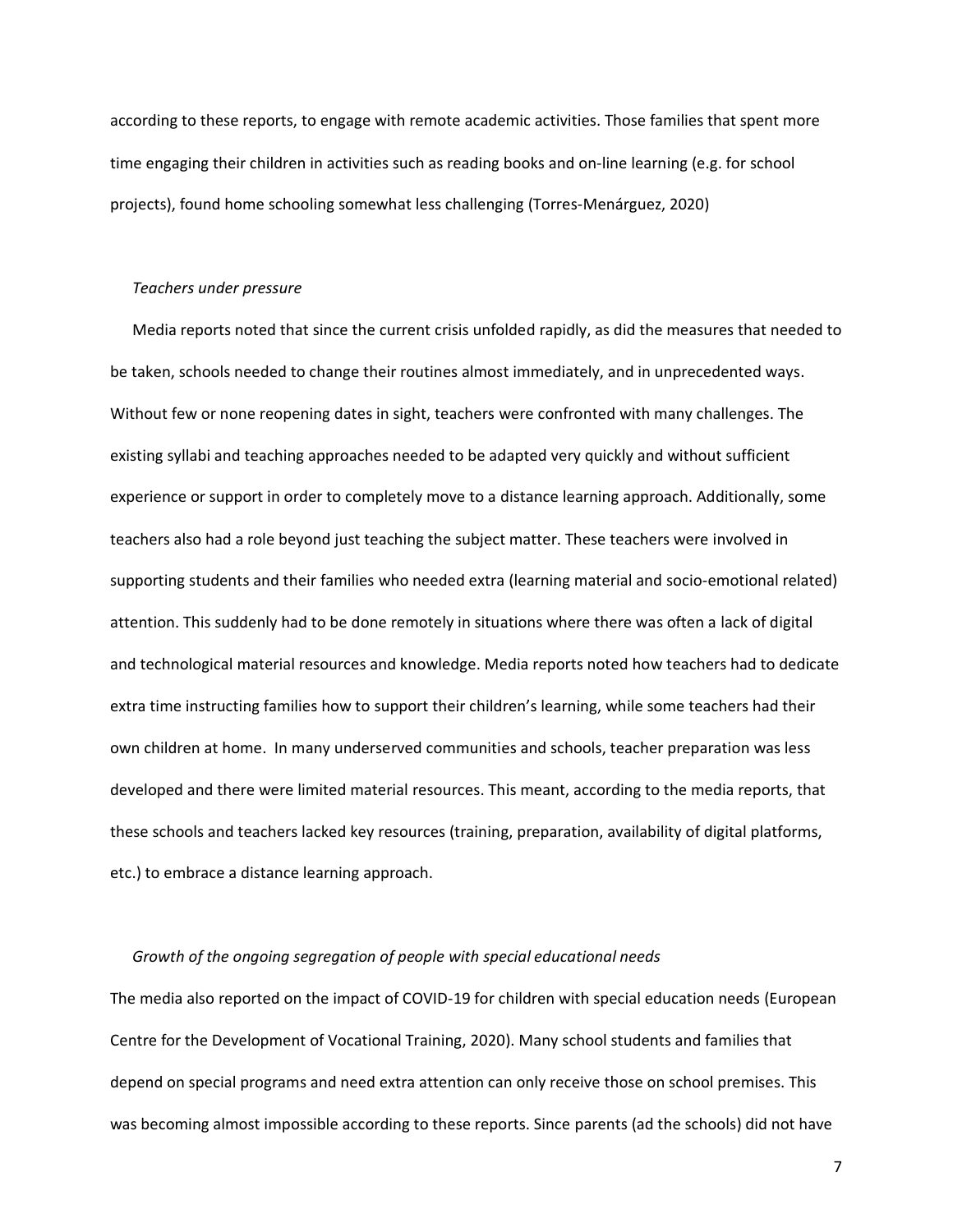the proper training to move support and assistance on-line, children with special needs fell further behind and already existing segregation increased.

#### *Further essential learning*

Schools play a pivotal role in the development of social, emotional and intellectual skills, which are supposed to help students become socially competent (Morales, 2020). The socio-emotional learning that takes place in the school helps students develop "patience, perseverance and the ability to figure out the future consequences of one's behavior" (Doepke & Zilibotti, 2020), essential characteristics for a student's future. Schools in some countries also provide free meals and language learning opportunities (critical for some immigrant children). The COVID-19 crisis removed such support.

# *Growing concern for disengagement and increasing Early School Leaving*

Media reports pointed to the fact that from the very beginning of the school shutdowns, which started in March 2020, many students across Europe missed their online school activities for a number of reasons (e.g. lack of digital resources). In some cases, they and their families completely disappeared off the radar (and as of July 2020 continue to be absent; Bennhold, 2020). The evidence reported in the media and other resources included in this study, pointed to the circumstance that those who had disappeared from the educational radar were more likely to come from underserved schools and communities. Mention was made the potential consequences: a growing inequality gap in education, a further loss of motivation among populations already struggling economically, increased stress in the home and community, and a disconnection to the school that can lead to school disengagement and drop out (Martín, 2020). It was pointed out that this is more likely to impact the already most disadvantaged students (Chiappe, 2020). They and their families do not only have less resources than middle class families during the pandemic; they have less resources to reengage and catch up once schools start to reopen and get back to their normal routines.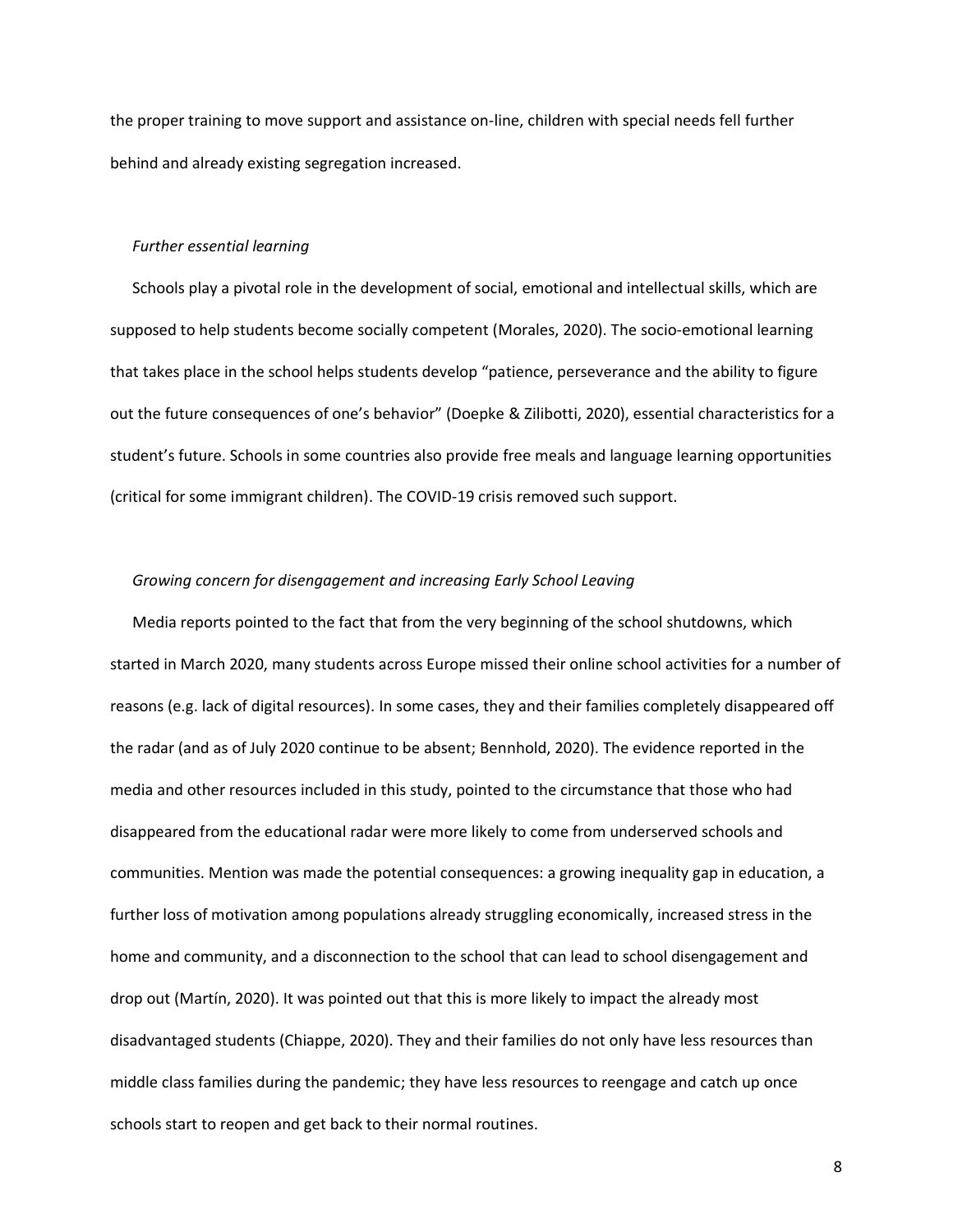Another reason was mentioned by educational researcher Philippe Meirieu (cited in Drevet, 2020), who made reference to the importance of the *collective.* The collective can be understood as the cooperative and in person union between teachers, peers and students. This is something that online education cannot offer as not all students can connect in the same manner (i.e. some connect through elearning platforms, others through radio or WhatsApp, etc.). Despite the multiple efforts from the institutions and authorities, this seems to be an issue with many inherent difficulties; a teacher from Lisbon (personal communication) highlighted "some students just have abandoned the school by not participating in the school's e-learning. Police have been informed about this and went to their homes making them understand the importance of keeping the school contact […] Some teachers are very disappointed with this situation and are thinking of giving up teaching".

Current disengagement patterns run the risk of impacting ESL: due to a loss of motivation, cognitive and competence levels disconnection to the school can take place (Martín, 2020). This, in turn, could exacerbate the inequality gap in education. Families that have less economic capital tend to have less resources to reengage and catch up if schools and governments lack adequate contingency plans.

#### **A cultural psychology perspective**

The current crisis indicates that access to a complete and quality education now faces an additional challenge. Though short, medium and long-term measures are being taken to counter the effects of the pandemic on educational prospects (Noorani & Crosier, 2020), it is necessary to take a "panoptic view" of the problem. Though various lenses can be utilized to analyse the nature of the challenges ahead, and their concomitant solutions, in terms of social and educational disparities, the author would like to invoke a social and cultural psychology perspective. A sociocultural model of behaviour can be instructive since it serves to integrate individual and structural models of behaviour when envisioning the prevention of the anticipated consequences of COVID-19 in the educational realm.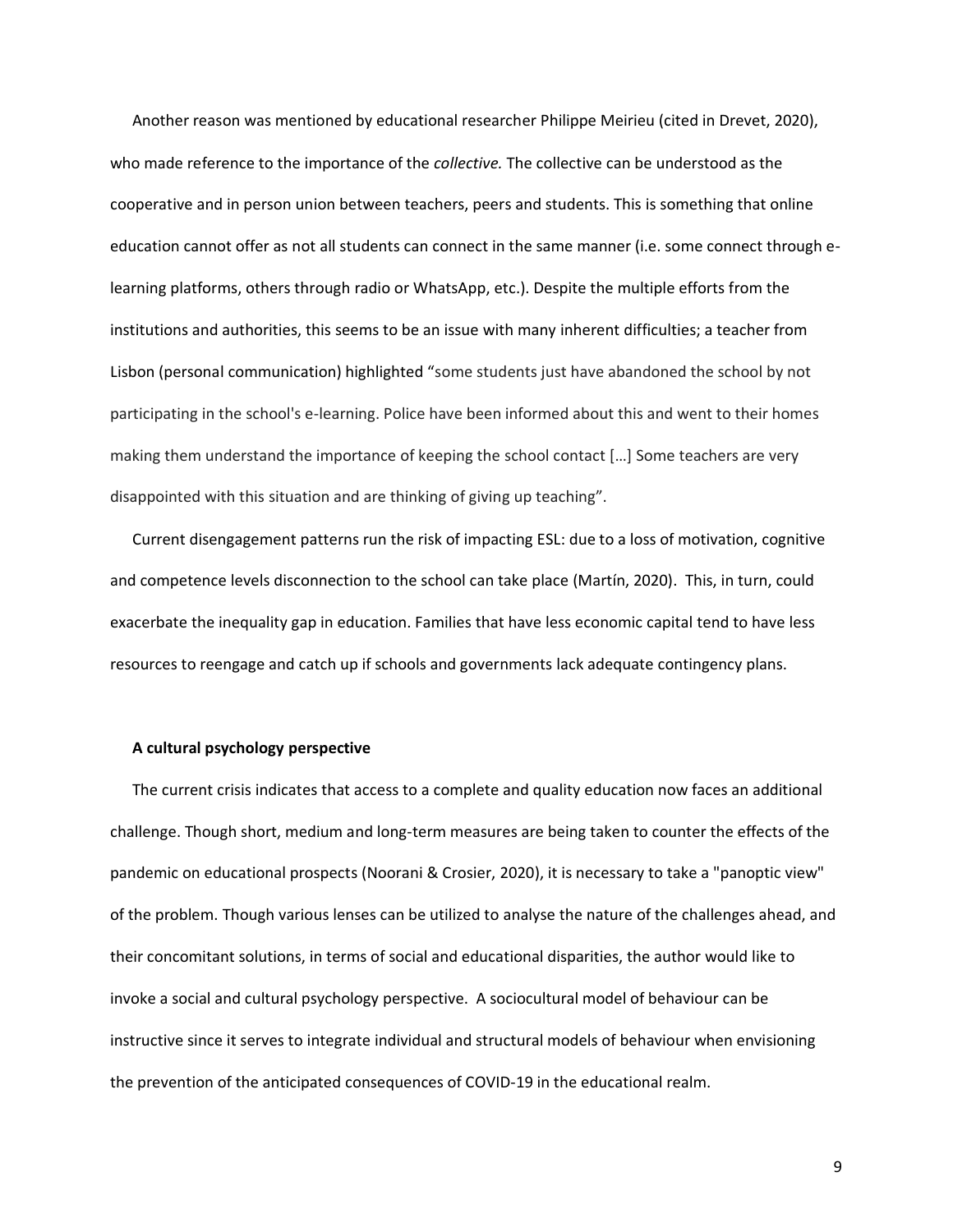The sociocultural model of behaviour, proposed by Stephens et al., (2012), suggests a model that focuses on individual characteristics or attributes, which can be interpreted as *endogenous* factors (e.g. attitudes, skills and beliefs), as well as structural conditions (e.g. access to material resources), that can be identified as a key *exogenous* factor. Interventions that focus mostly on an individual model of behaviour (i.e. *exogenous* factors) can explain the issue of disparities in education by looking at individual characteristics (e.g. explaining academic achievement as a product of motivation and selfregulation). This model looks at interventions that aim to change the individual, for instance through education or training programs. On the other hand, interventions based on a structural model of behaviours (i.e. *exogenous* factors) can explain basically the same issue by looking at material resources or environmental conditions (e.g. academic achievement as a product of school conditions and resources). Structural interventions aim to restructure environments, by providing more resources and opportunities.

The two above-mentioned models are both valid but incomplete. The Sociocultural Self Model of Behaviour integrates both *exogenous* and *endogenous* factors and conceives them as dynamic and as influencing each other. This model is based on the core assumption of the field of cultural psychology: a cycle of mutual constitution of psychological tendencies and behaviours that are influenced by the larger sociocultural context and its structures, in turn influenced and changed by the same individuals and their characteristics (Markus & Kitayama, 2010).

Based on the above model, countering the inequality gaps in education involves holistic interventions. Understanding inequality in education and implementing appropriate interventions, according to the Sociocultural Self Model, implies making sustainable changes at both the structural and individual levels. It is not enough to make a sustainable change to the *exogenous* factors, by providing access to quality education, material resources and/or training teachers, if the intervention does not also aim to influence the *endogenous* factors or individual characteristics, such as skills, knowledge and understanding of the self as a learner (Stephens et al., 2020, p. 15). It is necessary to adopt a holistic view that aims to tackle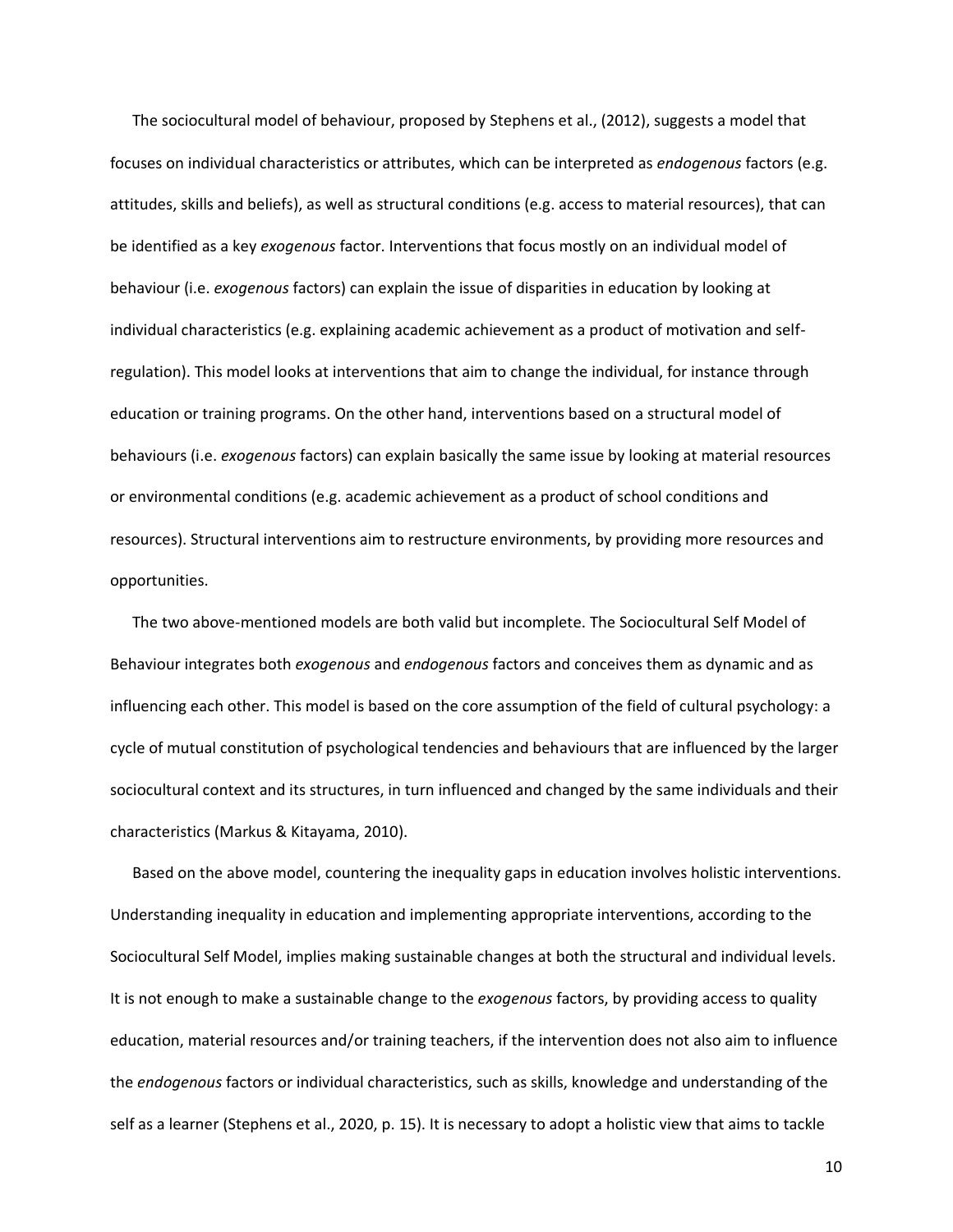school disengagement and ESL at its roots: reengaging students while schools are closed and working to avoid ESL as a medium-term and long-term consequence. It requires a comprehensive view of students as individuals (e.g. attention span, special educational needs, resilience, motivation, etc.) and the environment that the student operates in (e.g. access to digital resources, economic situation, familyrelated factors, school, etc.). Focusing on one or the other could work as a Band-Aid solution with the illusion of permanent change. Instead, it is essential to strive for sustainable solutions that foster changes on both the structural and individual levels.

## **Conclusions**

The current study started as part of a larger international project that aims to counter ESL for students at risk of social exclusion. The ongoing situation, produced by the coronavirus disease, has brought to light structural issues that already existed, but are at risk of worsening. Unequal access to quality education, student disengagement and ESL are all of great concern.

The current analysis was based on media material and some initial reports, as it was the most accessible information at the time of writing. These initial insights can be of great benefit in exploring the initial impact of COVID-19 in the educational domain. A more in-depth analysis of school disengagement, ESL and COVID-19 will benefit from ongoing and more extensive research into dynamics of an ongoing health and social crisis. Though various models of analysis are worthwhile when envisioning ways to combat the negative educational consequences of COVID 19, a cultural psychological perspective can be especially useful since it integrates both an individual and structural understanding of challenges and potential solutions ahead.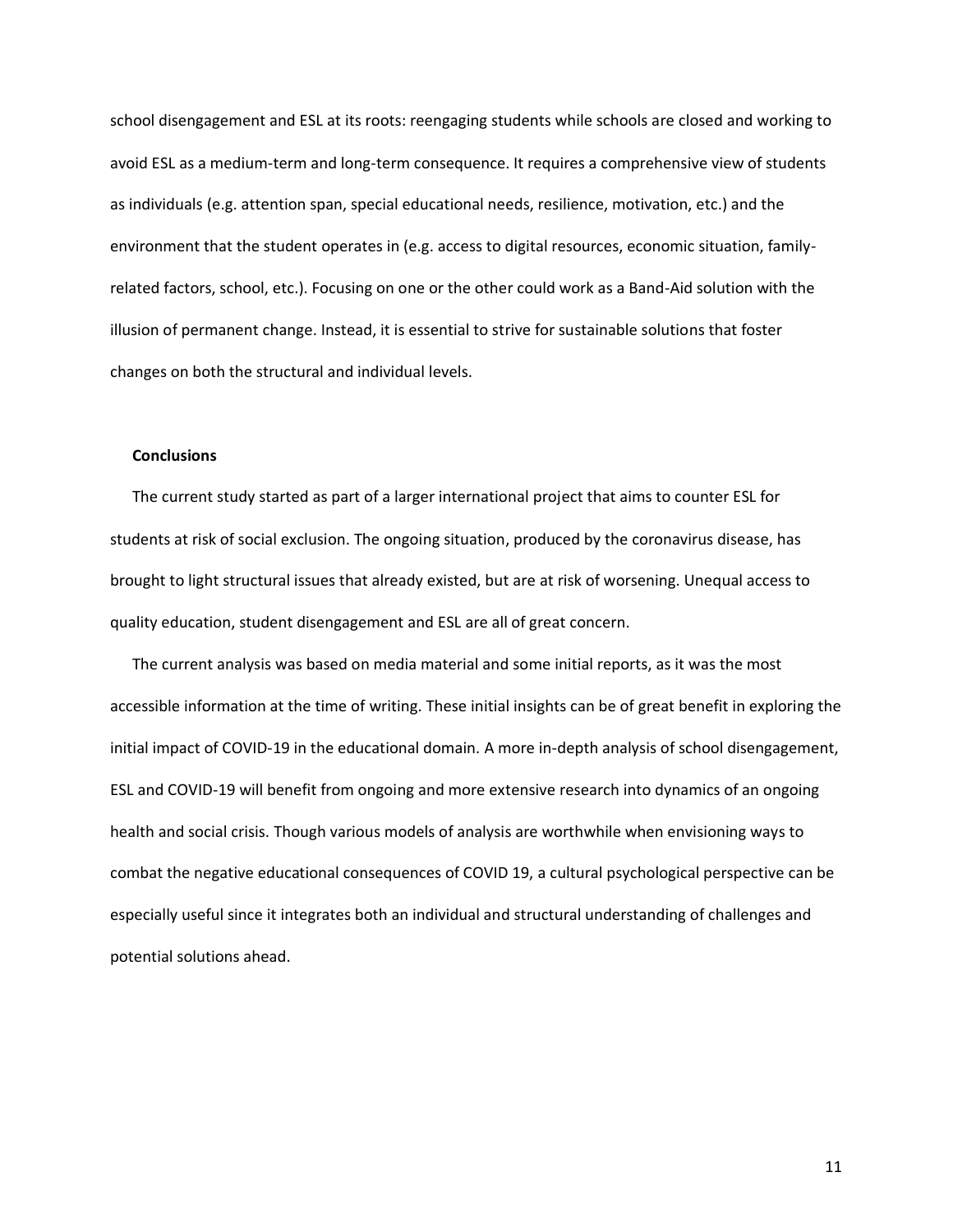## **References**

- Andrés-Tallardà, L. (2020, February 4). La tasa de abandono escolar en España alcanza su nivel más bajo. La Vanguardia. Retrieved from<https://www.lavanguardia.com/>
- Bennhold, Katrin. (2020, May 10). As Europe reopens schools, relief combines with risk. *The New York Times.* Retireved from: https://www.nytimes.com/
- Chiappe, D. (2020, April 15). La brecha educative será más profunda después del confinamiento. El Comercio. Retrieved from<https://www.elcomercio.es/>
- Drevet, L. (2020, June 8). Le coup de gueule du pédagogue Philippe Meirieu contre l'école à distance [The rant of the pedagogue Philippe Meirieu against the distance school]. Europe1. Retrieved from <https://www.europe1.fr/>
- Doepke, M. & Zilibotti, F. (2020, April 1). COVID-19 and Children's Education. The time to plan large-scale summer learning programs is now. Psychology Today. Retrieved from:

[https://www.psychologytoday.com](https://www.psychologytoday.com/)

- European Centre for the Development of Vocational Training CEDEFOP (2020, June 3). Coronavirus: Distance learning increases dropout risk for vulnerable learners. CEDEFOP. Retrieved from: <https://www.cedefop.europa.eu/>
- European Commission (2011) Tackling Early School Leaving: a key contribution to the Europe 2020 Agenda (Brussels, European Commission). http:// ec.europa.eu/education/schooleducation/doc/earlycom\_en.pdf

European Statistical Office. (2019). *Early Leavers From Education and Training* (Issue April 2020).

Ferraglioni, G (2020, May 16). Roma: il 61% dei bambini non ha fatto lezioni online. L'emergenza Coronavirus influirà sull'abbandono scolastico?. Open. Retrieved from: [https://www.open.online/2020/05/16/roma-61-bambini-lezioni-online-emergenza-coronavirus](https://www.open.online/2020/05/16/roma-61-bambini-lezioni-online-emergenza-coronavirus-abbandono-scolastico/)[abbandono-scolastico/](https://www.open.online/2020/05/16/roma-61-bambini-lezioni-online-emergenza-coronavirus-abbandono-scolastico/)

González-Rodríguez, D., Vieira, M. J., & Vidal, J. (2019). The perception of Primary and Secondary School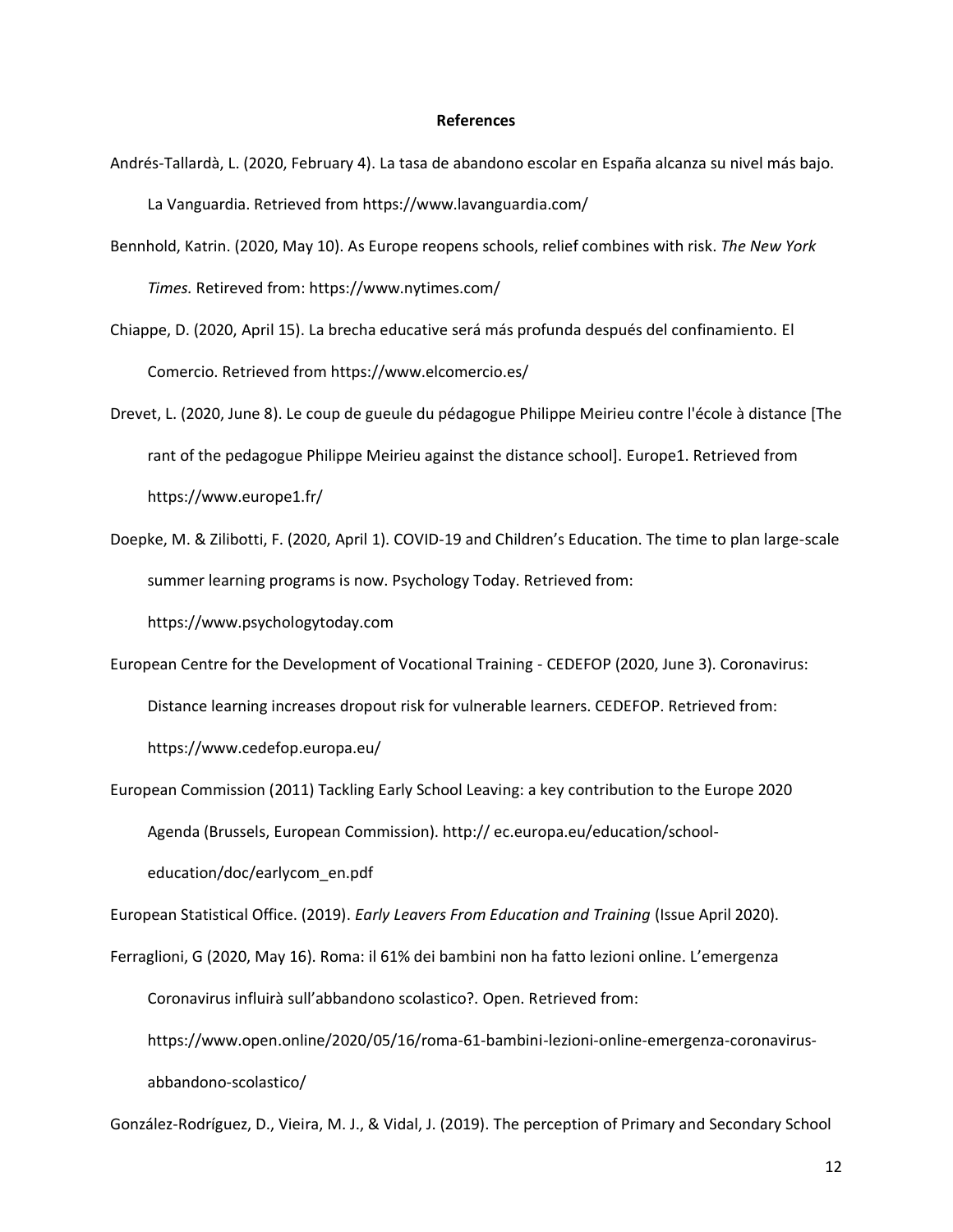teachers about the variables that influence Early School Leaving. Revista de Investigacion Educativa, 37(1), 181–200. https://doi.org/10.6018/rie.37.1.343751

Hernández-Pedreño, M. (2010). El estudio de la pobreza y la exclusión social. Aproximación cuantitativa y cualitativa. *Revista Electronica Interuniversitaria de Formación Del Profesorado*, *24*(3), 25–46.

Johns Hopkins Medicine. (2020, May 26). Countering COVID-19 impacts on children from low-income households. *ScienceDaily*. Retrieved July 21, 2020 from www.sciencedaily.com/releases/2020/05/200526173830.htm

- Lee, A. C. K., & Morling, J. (2020). Coronavirus disease 2019: emerging lessons from the pandemic. *Public Health*. https://doi.org/10.1016/j.puhe.2020.05.012
- Markus, H. R., & Kitayama, S. (2010). Cultures and selves: A cycle of mutual constitution. Perspectives on psychological science, 5, 420-430.
- Martín, J. (2020, June 4). Coronavirus: El "parón" educativo alimenta los Fantasmas del fracaso y el abandono temprano. Rtve. Retrieved from:<https://www.rtve.es/>
- Morales, J. (2020). Oportunidad o Crisis Educativa: Reflexiones desde la Psicología para Enfrentar los Procesos de Enseñanza- Aprendizaje en Tiempos de Covid-19. Revista Internacional de Educación Para La Justicia Social, 9(3e), 1–9.
- Moya, M., Willis, Y. G. B., & Rodríguez-bailón, R. (2020). La Psicología Social ante el COVID-19. Revista de Psicología Social.

Noorani, S. & Crosier, D. (2020, May 6). Focus on: Can the coronavirus pandemic improve our schools?. Eurydice – European Commission. Retrieved from: [https://eacea.ec.europa.eu/national](https://eacea.ec.europa.eu/national-policies/eurydice/content/focus-can-coronavirus-pandemic-improve-our-schools_en)[policies/eurydice/content/focus-can-coronavirus-pandemic-improve-our-schools\\_en](https://eacea.ec.europa.eu/national-policies/eurydice/content/focus-can-coronavirus-pandemic-improve-our-schools_en)

Romero-Sánchez, E., & Hernández-Pedreño, M. (2019). Analysis of endogenous and exogenous causes of early school dropout: A qualitative research. Educacion XX1, 22(1), 263–293. https://doi.org/10.5944/educxx1.21351

Save the Children (2020, April 1). Emergenza coronavirus: il nostro impegno contro la dispersione